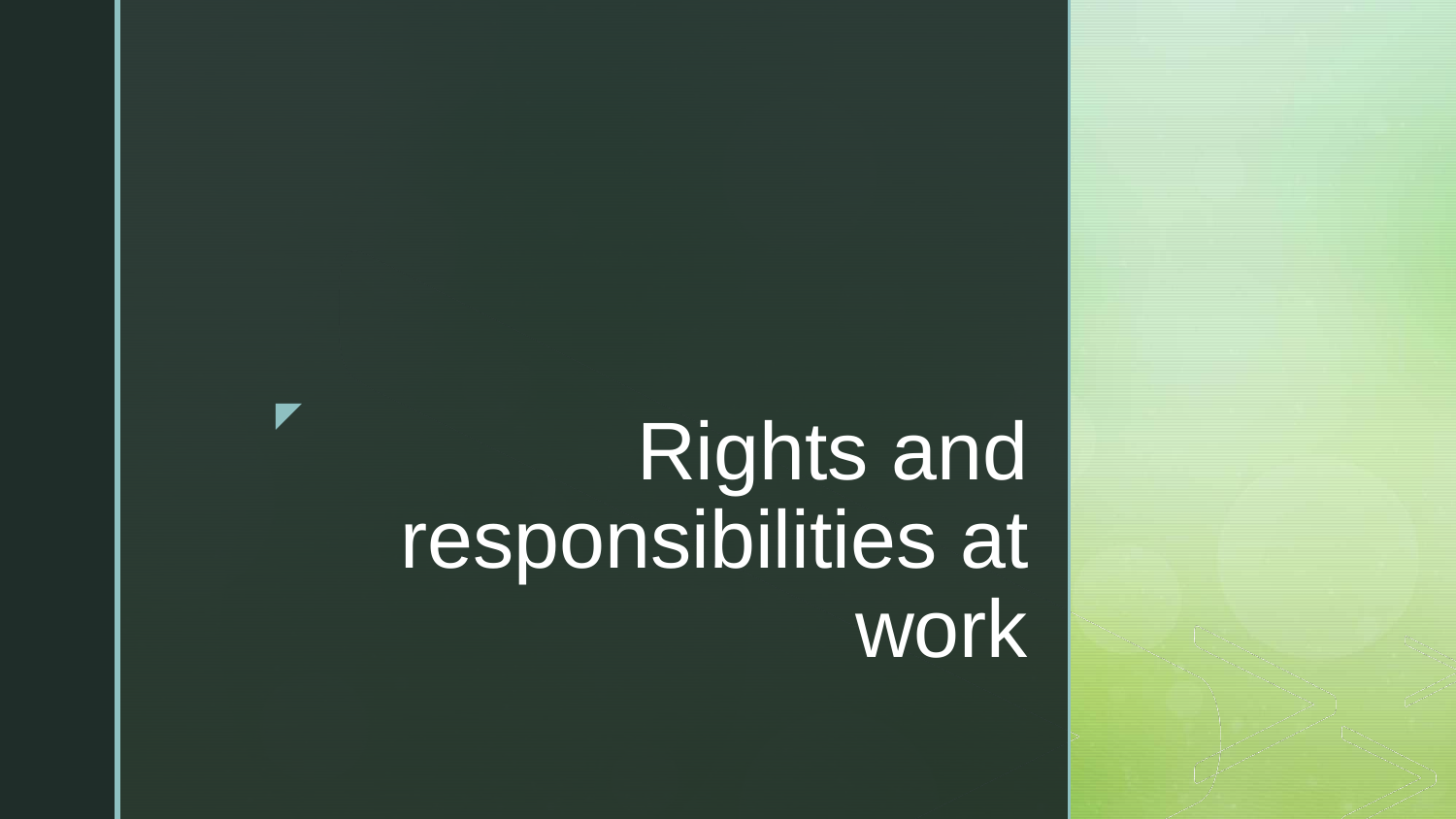## **What are rights?**

Human rights are the basic rights and freedoms that belong to every person in the world, from birth until death.

They apply regardless of where you are from, what you believe or how you choose to live your life.

They can never be taken away, although they can sometimes be restricted - ???

These basic rights are based on shared values like dignity, fairness, equality, respect and independence

In Britain our human rights are protected by the **Human Rights Act 1998**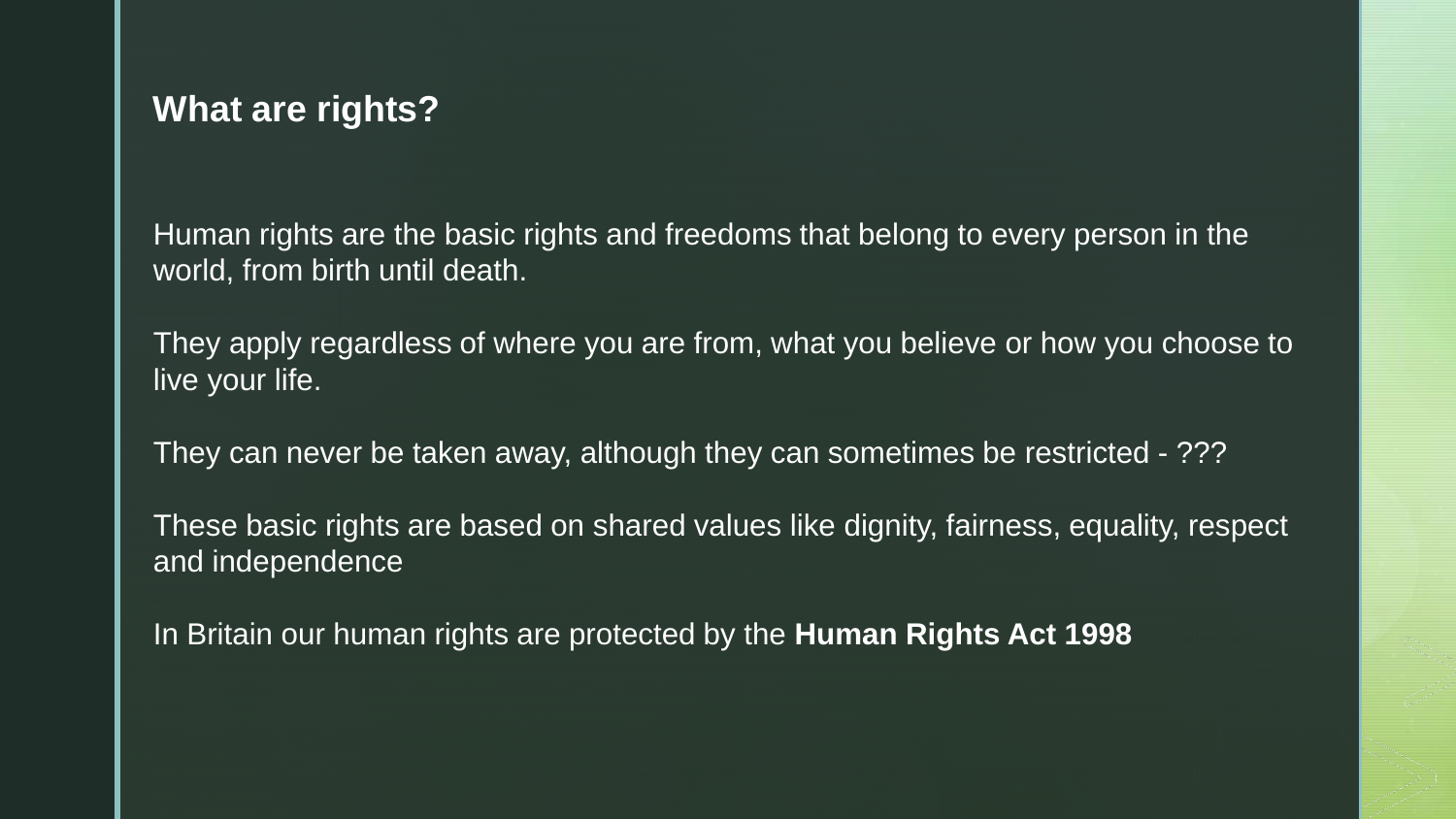# **How does this affect the workplace?**



**Video**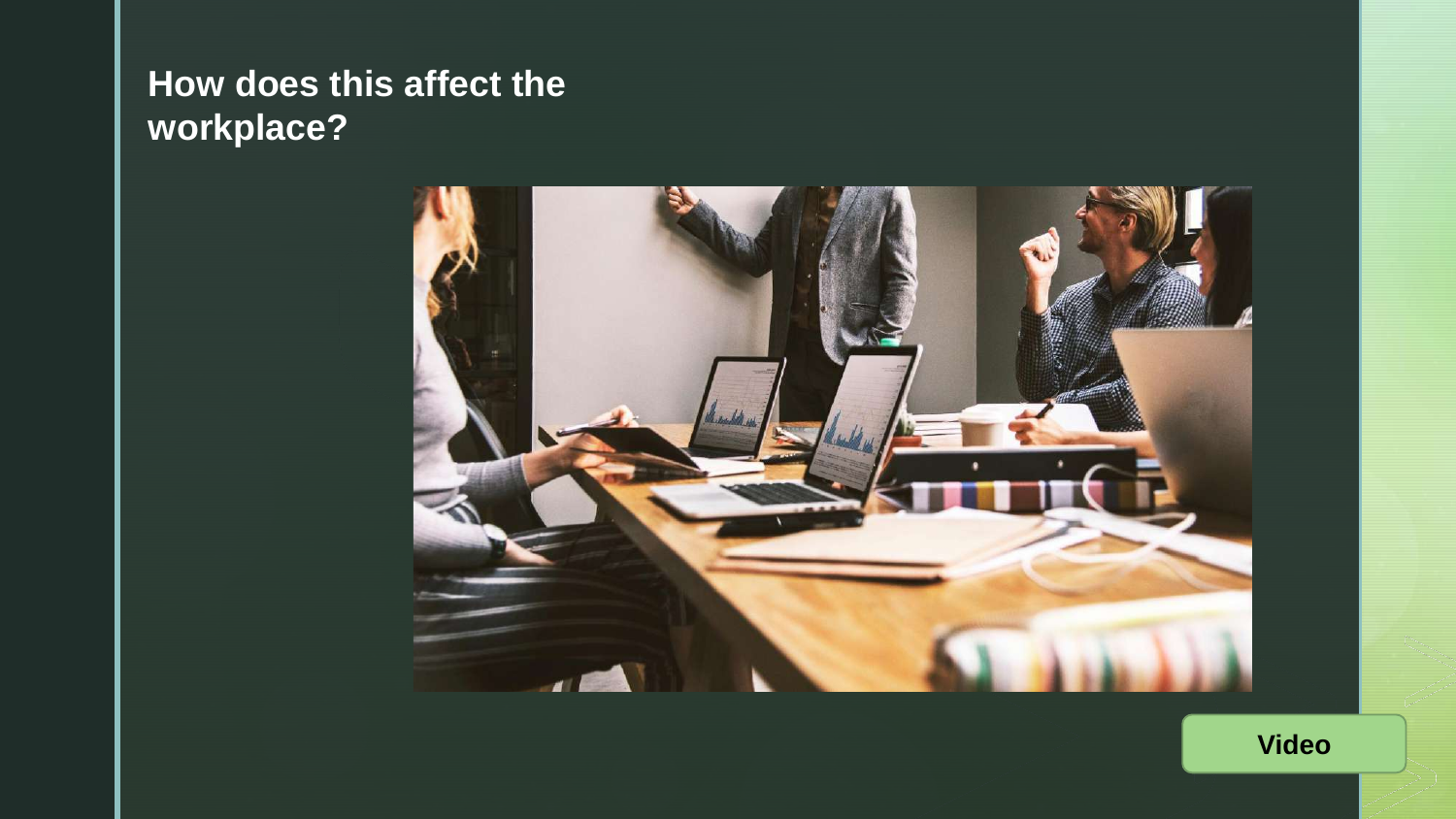# **A fine balance**

Employers and employees both have rights and responsibilities in the workplace.

The balance between employers and employees is adjusted from time to time, but the following is an overview of how things stand at the moment……

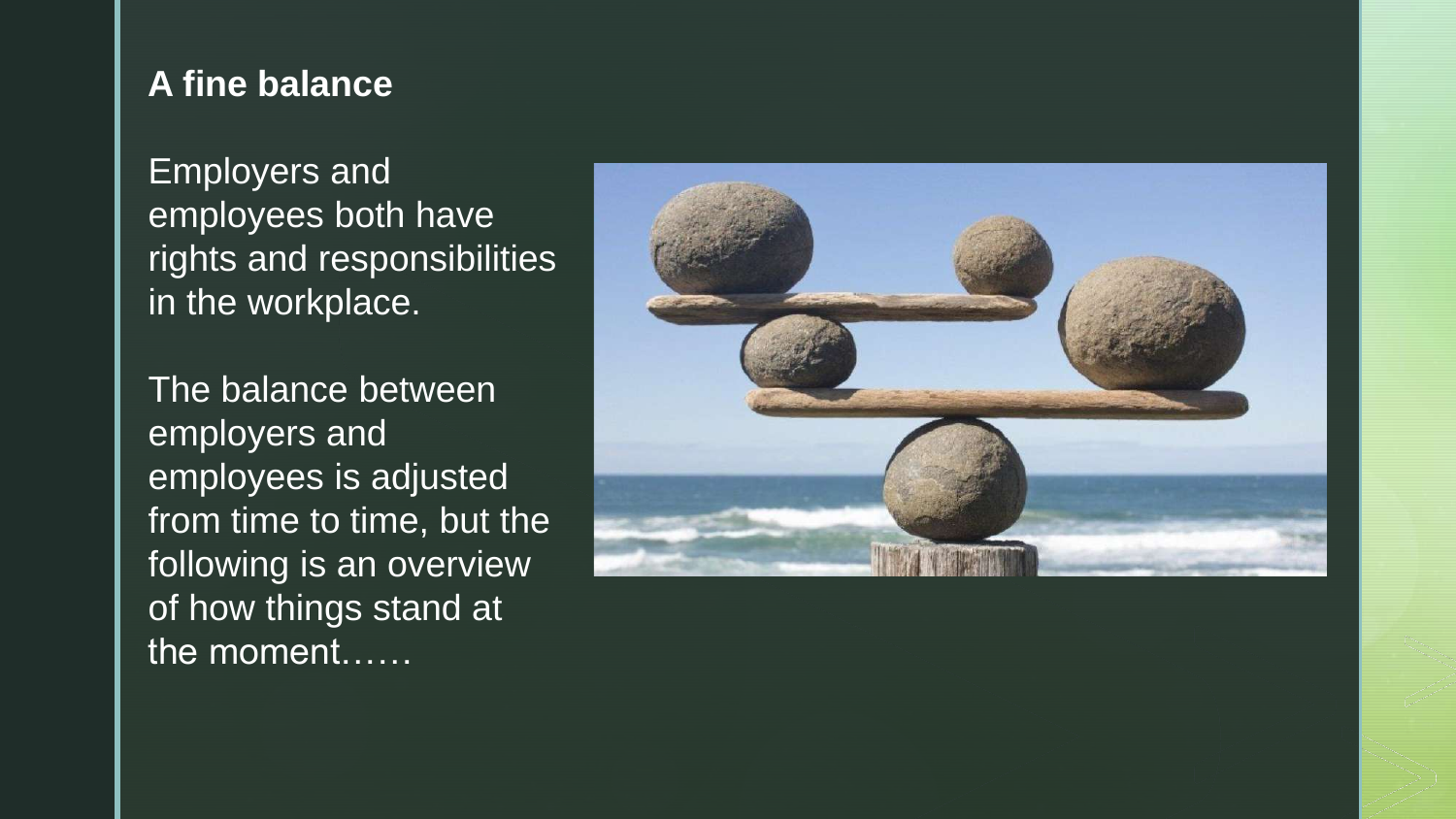# **Employers**

Employers have a responsibility to provide some basic conditions for their employees. These are:

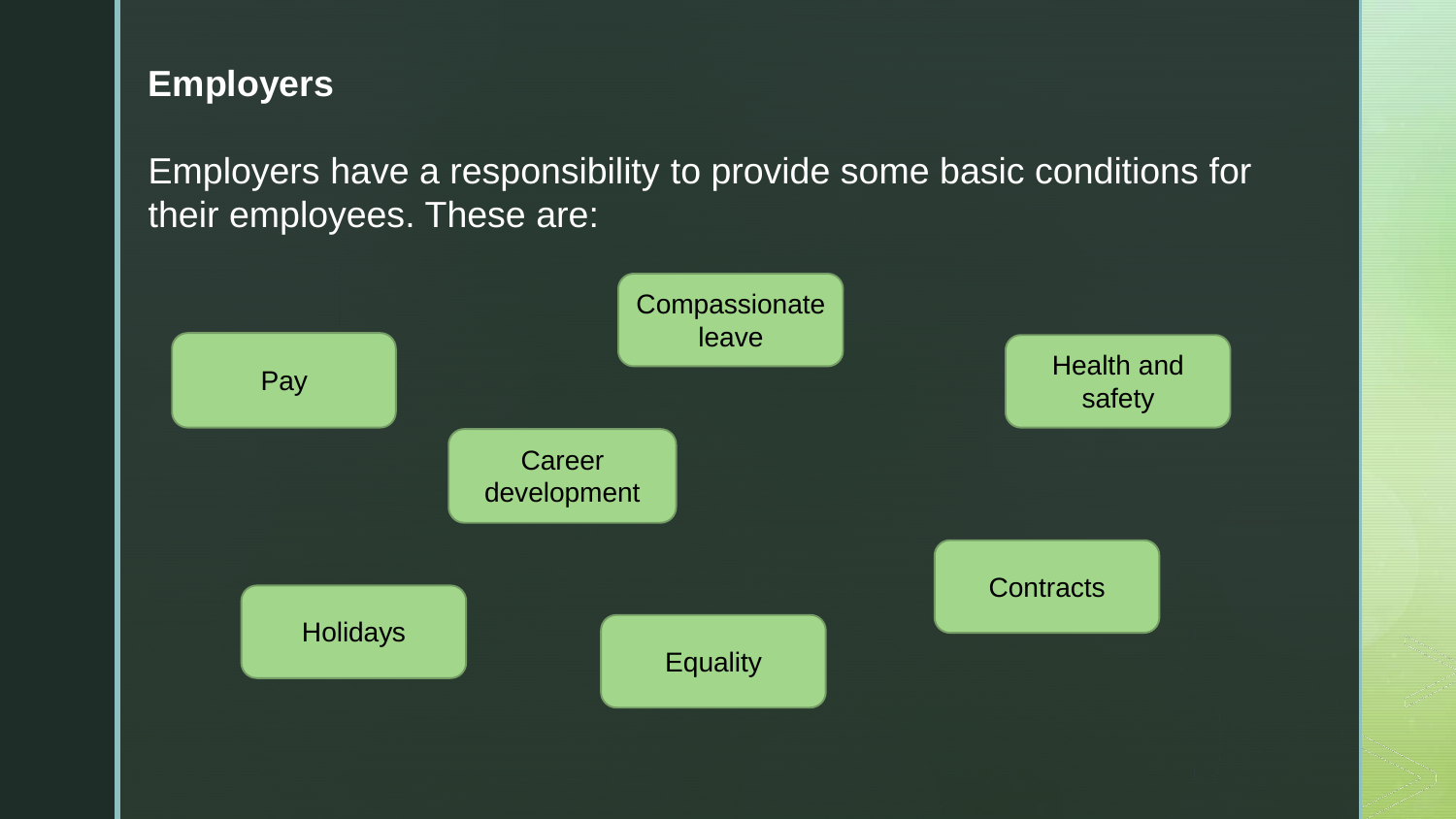#### **Pay**

Employers must ensure that their workers are paid in the form of a wage or a salary.

A wage is an hourly rate of pay that is calculated and paid each week, or monthly.

A salary is a yearly rate of pay which is divided equally over twelve months

Employers must ensure their employees pay income tax, make National Insurance payments and , in certain circumstances, are a member of a pension scheme

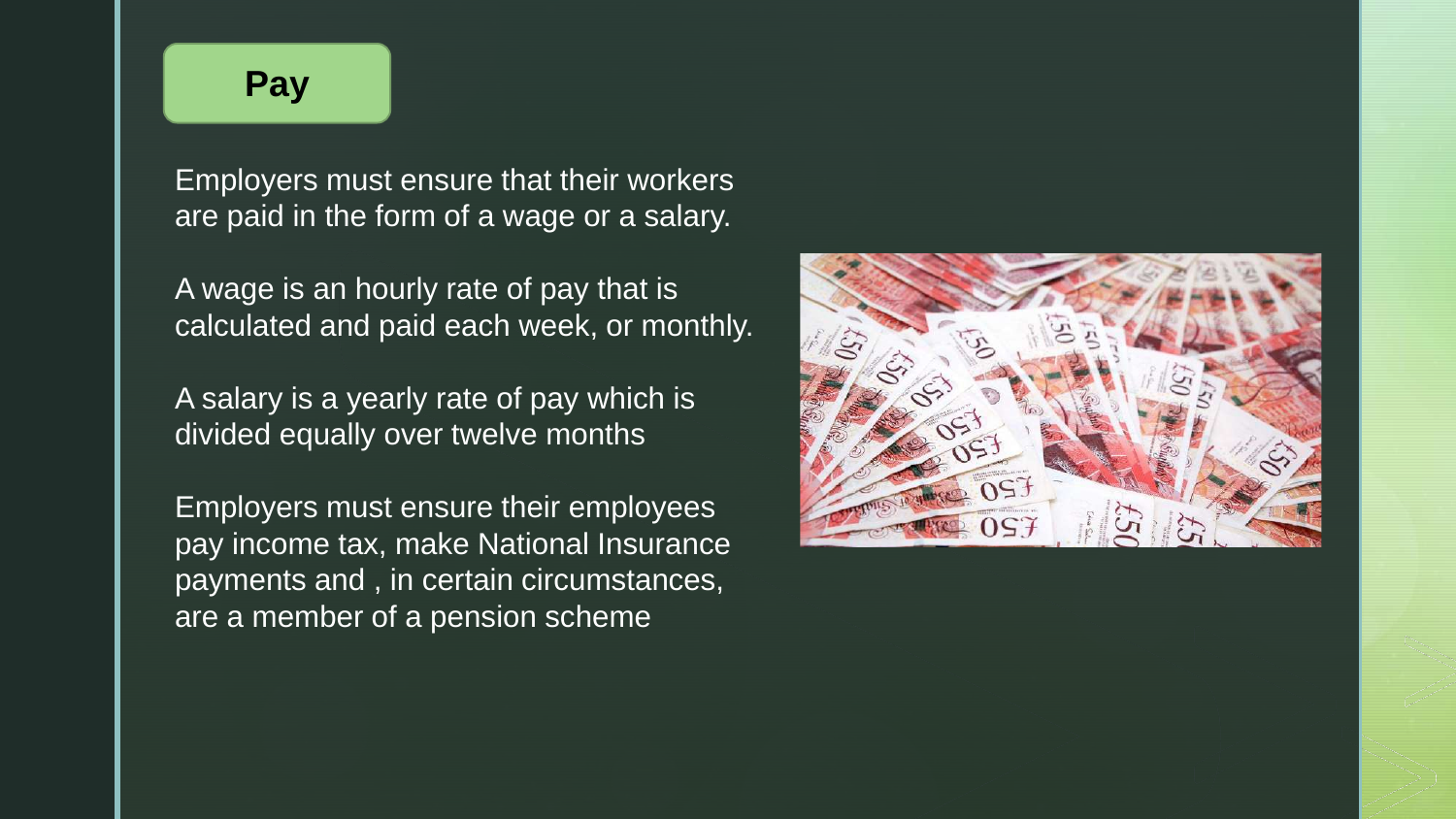### **Career development**

Employers are responsible for ensuring that their employees are fully trained in the use of all the equipment in the workplace.

Every employee must receive health and safety training, to make sure that accidents and injuries are kept to a minimum.

Other career development opportunities must be negotiated between the employer and employee.

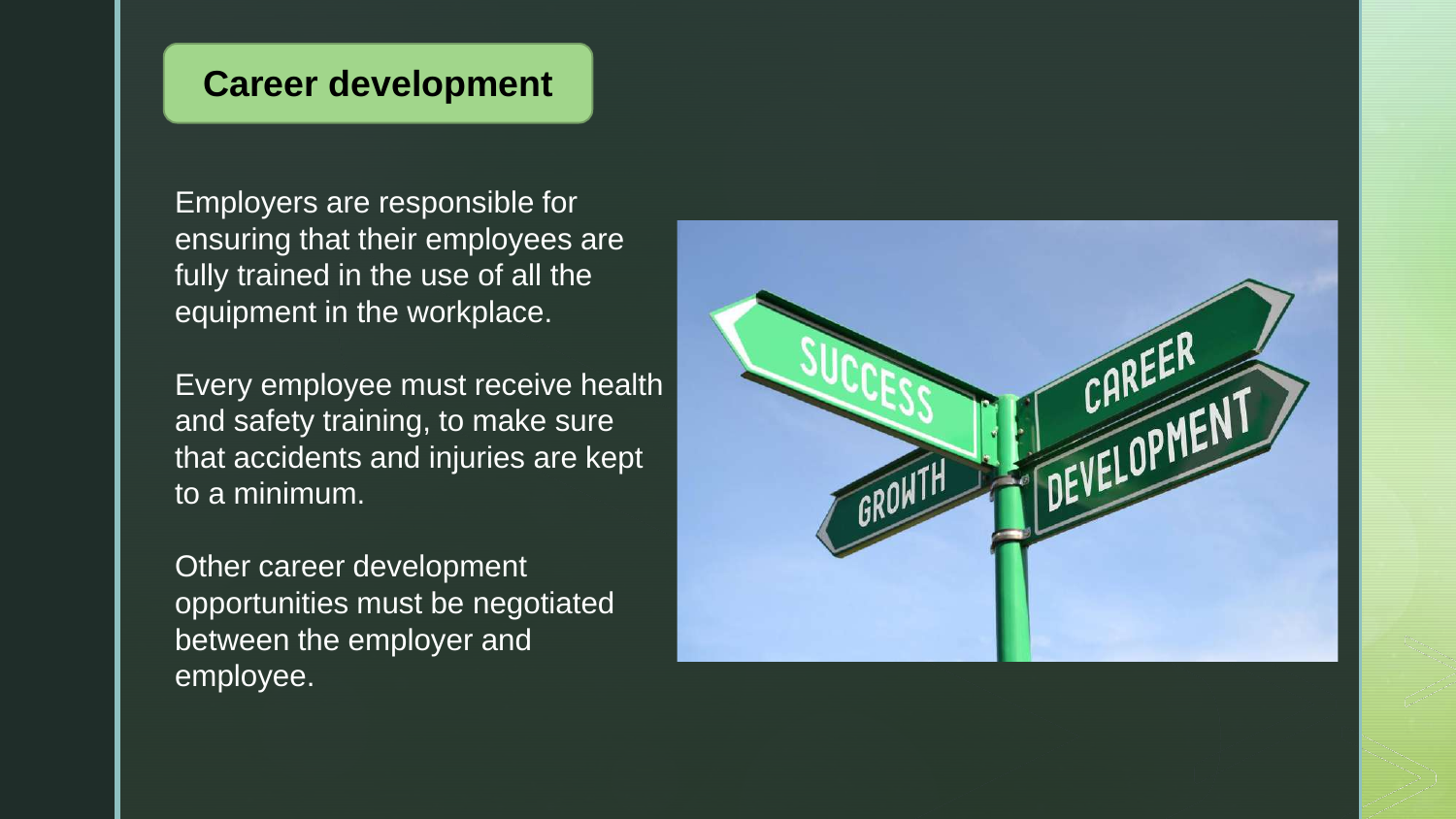# **Compassionate leave**

Employees are entitled to unpaid compassionate leave, should an emergency arise with a dependant. Dependants include:

- ✓ Children
- $\checkmark$  Husbands and wives
- $\checkmark$  Partners and fiances
- ✓ Parents
- $\checkmark$  Elderly relatives



This includes being able to attend a funeral. Some employers will pay staff who are absent on compassionate leave.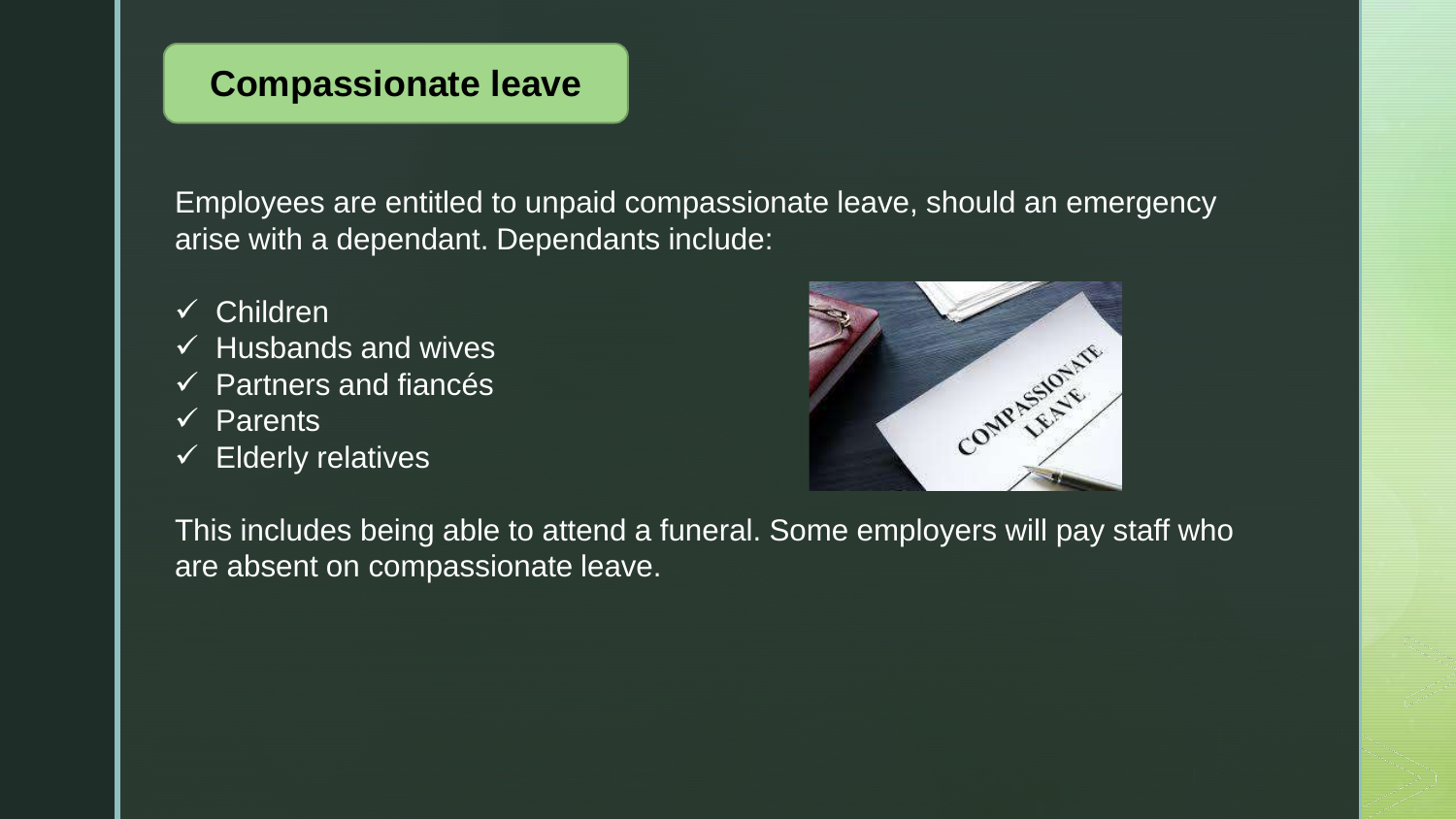## **Holidays**

Employers have a responsibility to give their employees annual leave for holidays. They must put this in the employment contract. These holidays are in addition to annual bank holidays in the UK and Ireland.



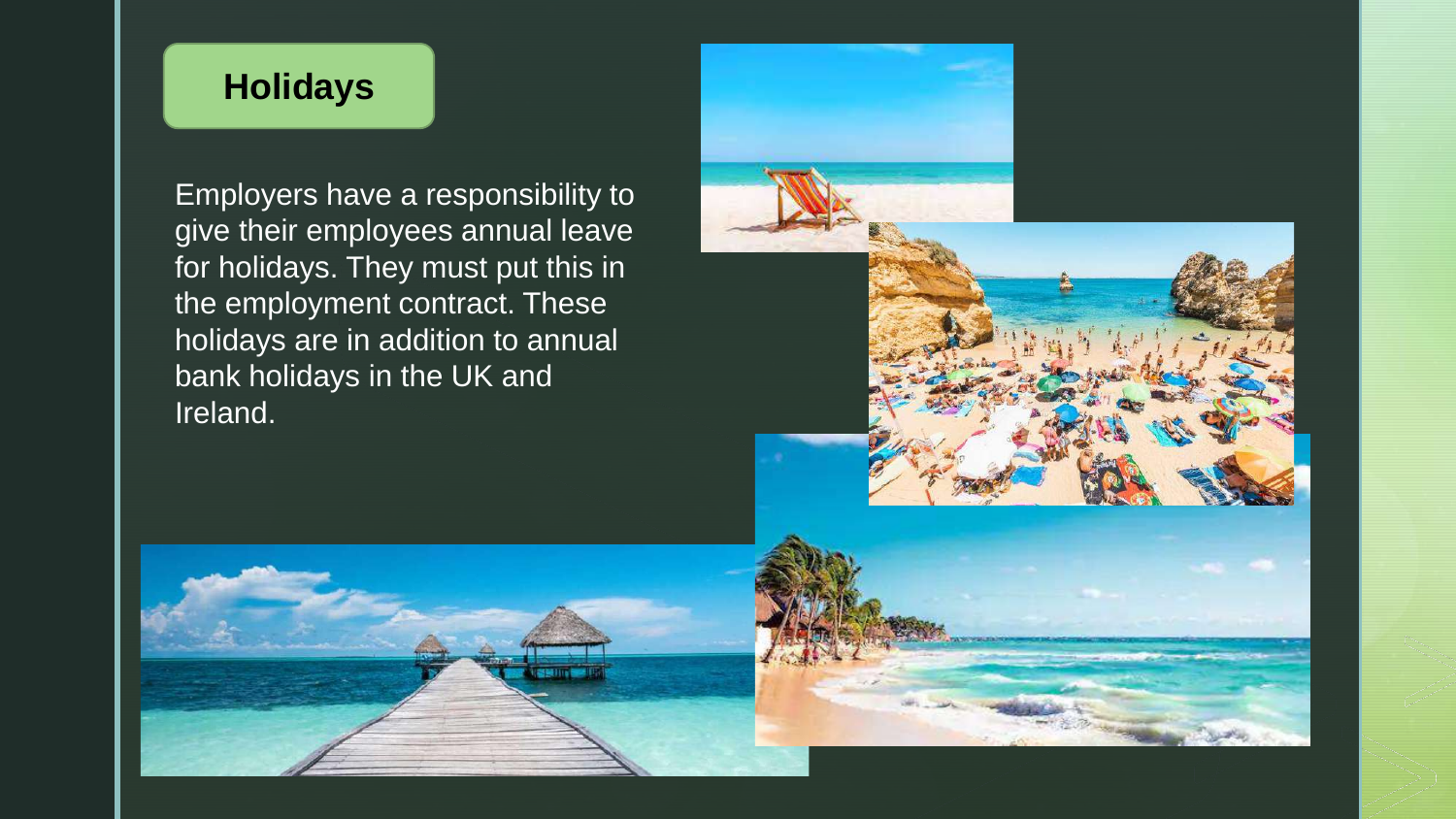### **Health and safety**

Employers have a responsibility to ensure the health and safety of everyone in their workplace including staff, customers, and members of the public.

They must provide health and safety training to each of their workers. Health and safety signs must be clearly visible throughout the workplace.

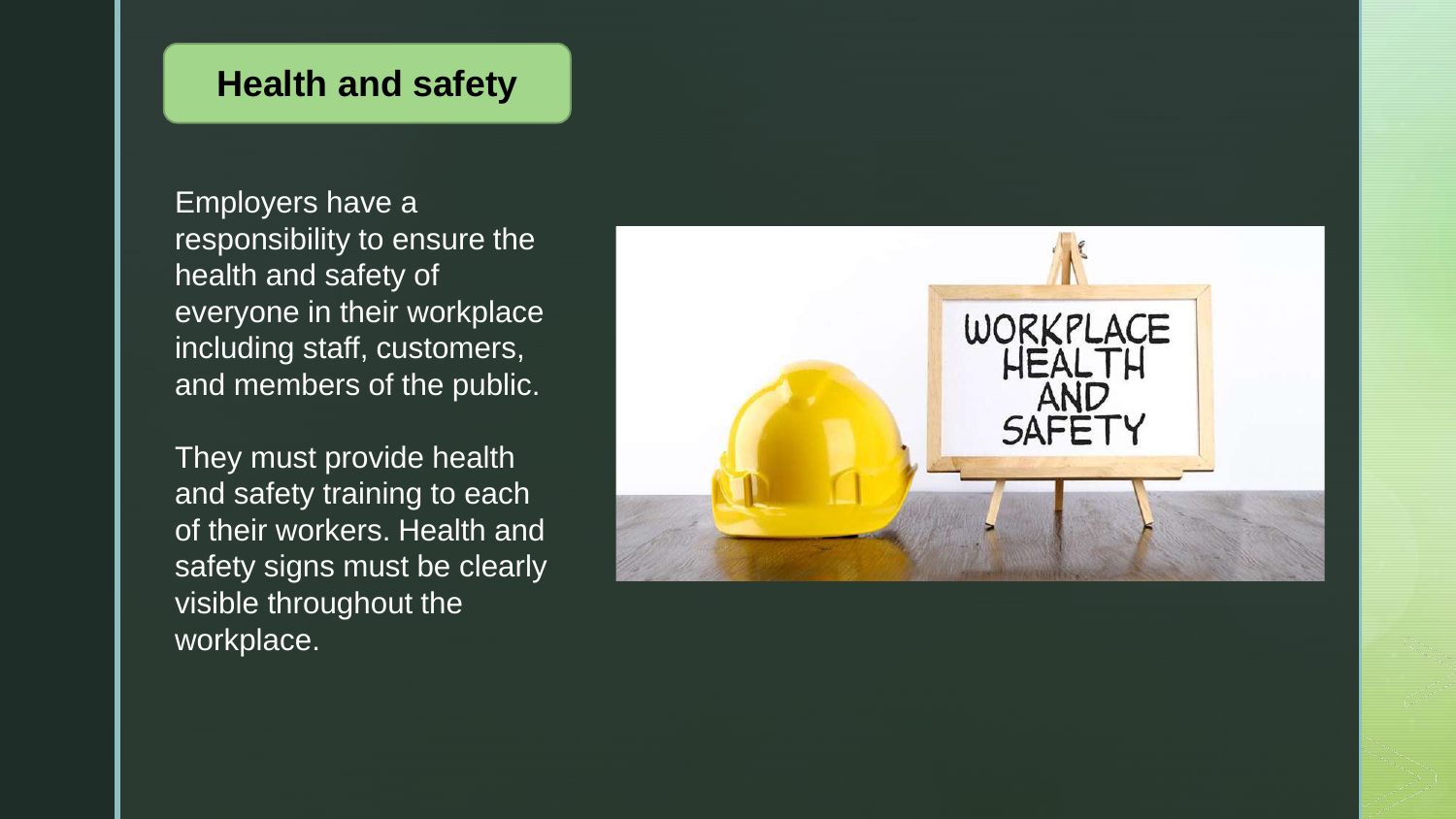# **Equality**

Employers have a responsibility to ensure that their employees are treated fairly. They cannot discriminate against anyone based on their:

- ✓ Gender
- ✓ Race
- ✓ Religion
- $\checkmark$  Sexual orientation
- ✓ Age
- ✓ Disability

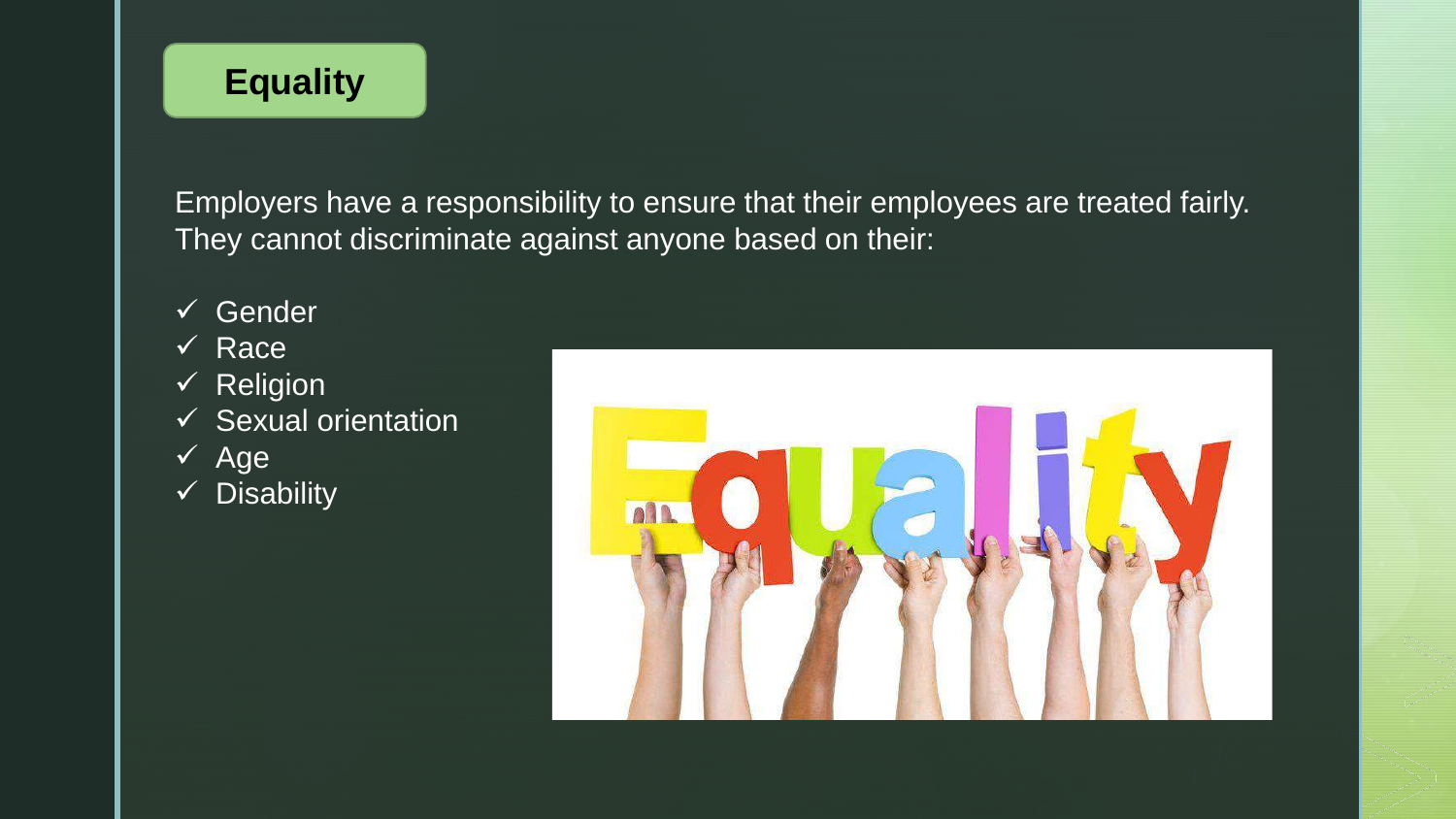# **Contracts**

Employers must ensure that all employees have a contract of employment. This is in the interests of both employers and employees.

- $\checkmark$  The contract of employment is a legal document that can be used to resolve disputes between the employer and employee
- $\checkmark$  It outlines information on pay. This is important because if gives the employee the right to a guaranteed income and allows employers to manage their budget
- $\checkmark$  It sets our conditions such as employees' responsibilities. The employer can take action, such as dismissal, if an employee is in breech of their contract
- $\checkmark$  Terms of employment are included, such as the start date and the length of the contract
- $\checkmark$  It informs the employee of their entitlements such as sick leave, holiday pay, and compassionate, maternity, or paternity leave.
- $\checkmark$  It states the hours of employment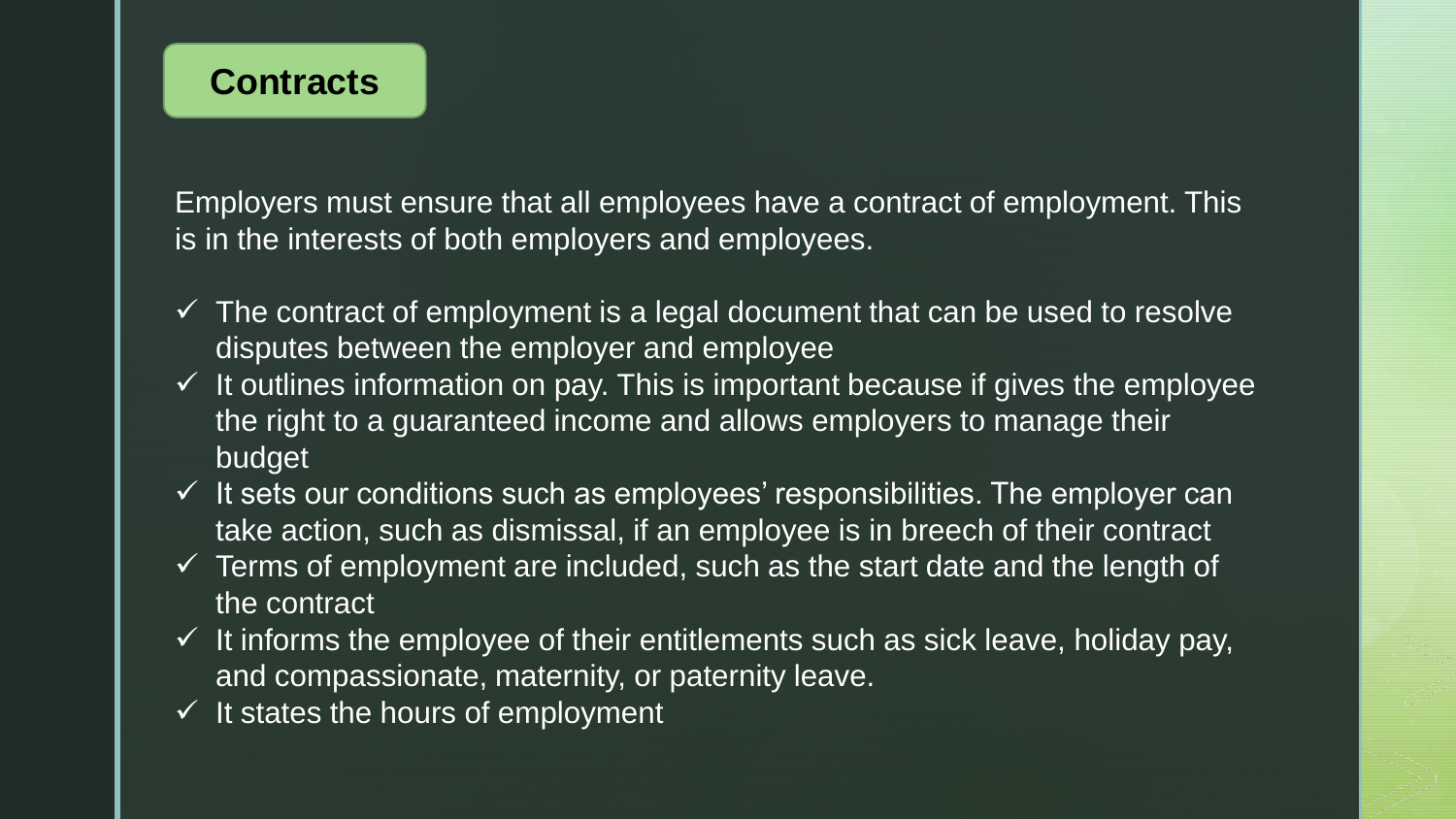# **Employees**

Employees have a range of responsibilities. These include:

| <b>Responsibility</b>     | What it means                                                                                                         |
|---------------------------|-----------------------------------------------------------------------------------------------------------------------|
| Loyalty                   | You must keep the interests of your employer in<br>mind with everything you do, and do nothing to<br>harm the company |
| Honesty                   | You must be truthful with your employers,<br>colleagues and customers                                                 |
| Timekeeping and deadlines | You must ensure that you are on time for work<br>and complete each of your tasks before their<br>deadlines            |
| Health and safety         | You must take care of your own safety, and that<br>of others                                                          |
| Professionalism           | You should make a commitment to do high<br>quality work                                                               |

## **Codes of conduct**

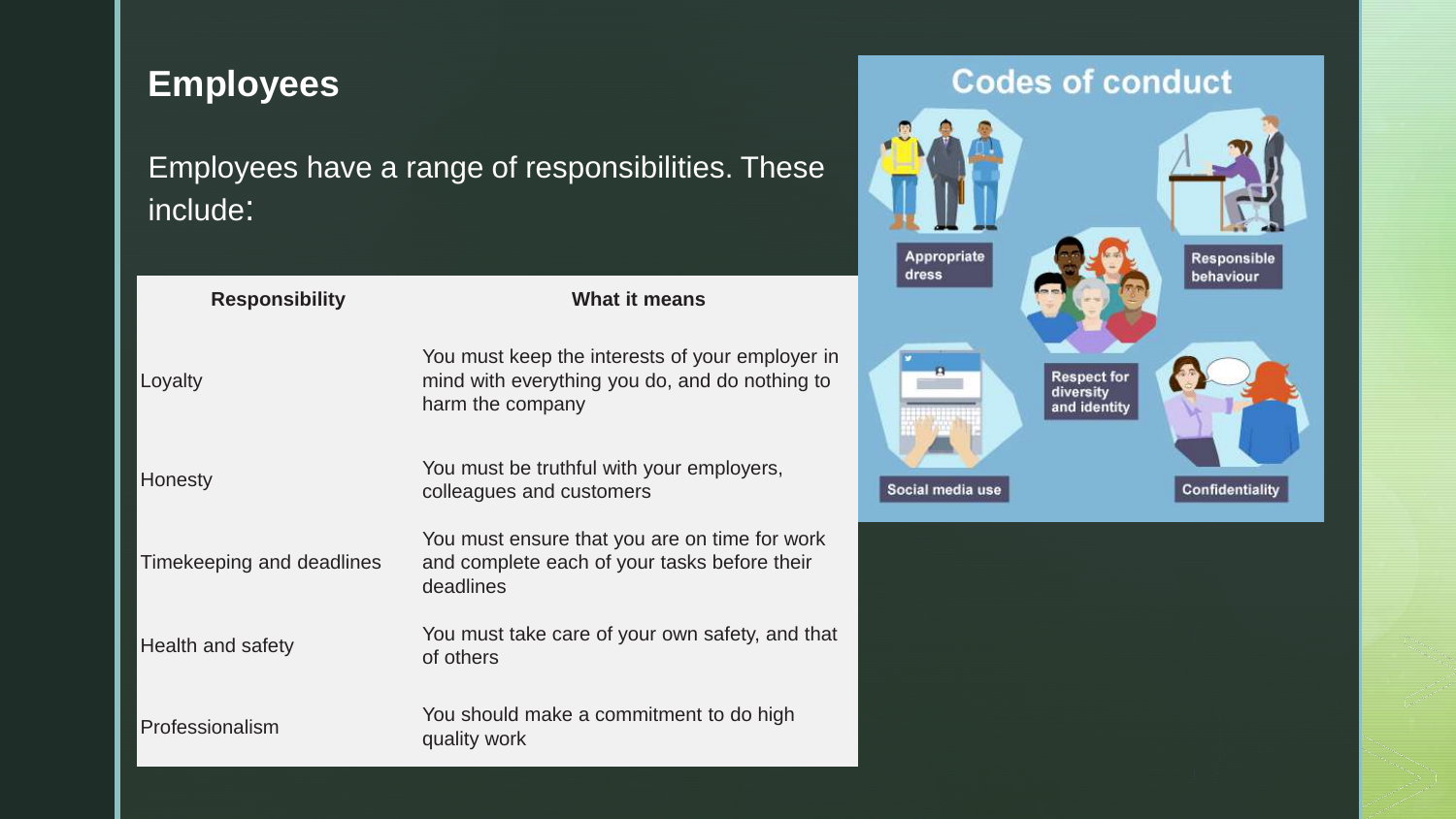Workplaces are governed by rules for how people must behave while at work, these are usually found in a document called a 'code of conduct'.

A code of conduct typically includes clauses on:

- ✓ **Appropriate dress -** Most workplaces have guidelines about what to wear.
- ✓ **Social media use -** Businesses are sensitive to how the public sees them. Employees can affect this perception by complaining about work on social media, or displaying private photographs.
- ✓ **Confidentiality -** A degree of secrecy is important to most businesses. They may lose money if a competitor learns what the business is doing. A confidentiality clause will ask employees not to discuss business plans and processes during and after the term of the contract.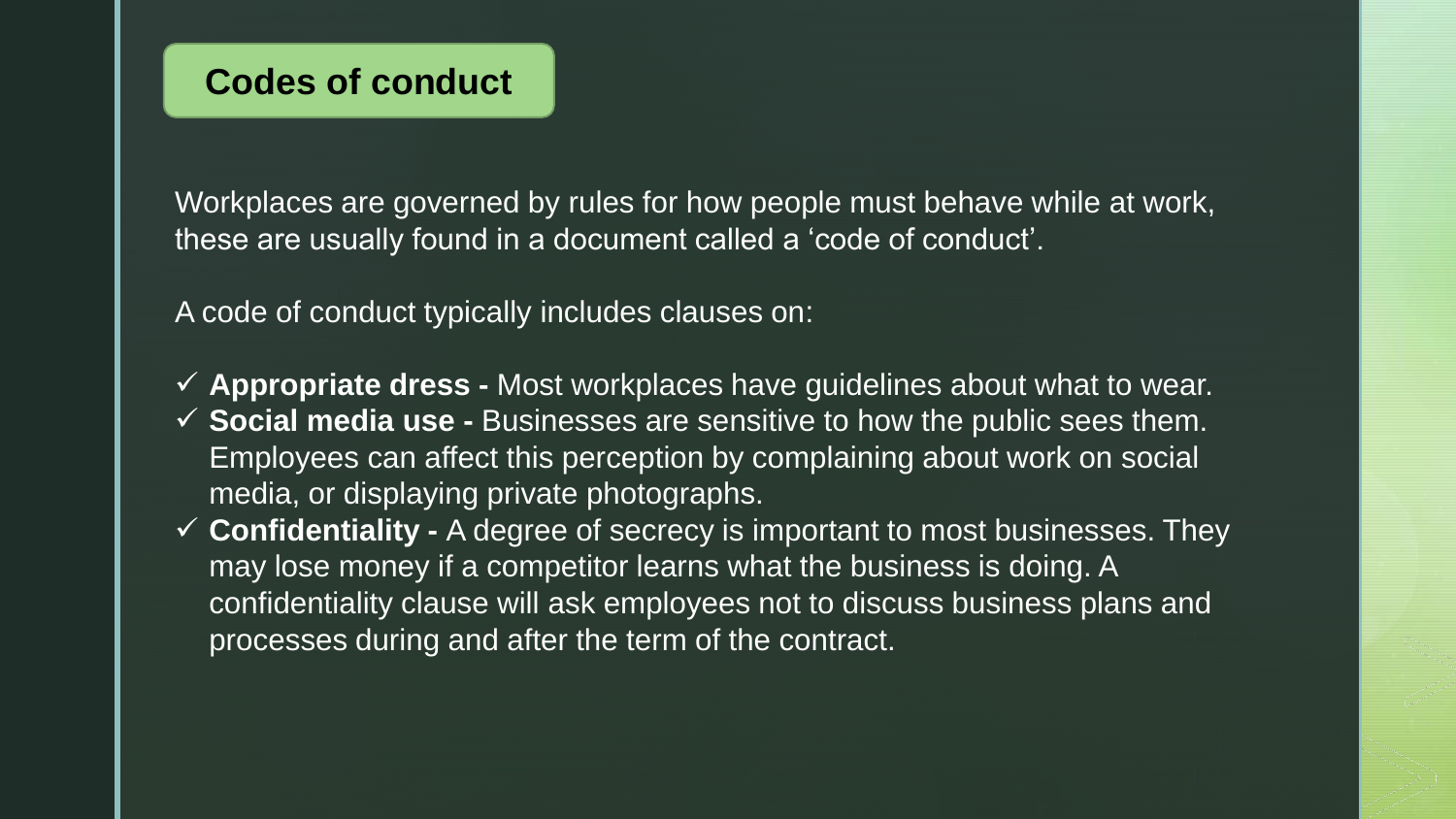## **Employees responsibilities**

Employees have a range of responsibilities at work. These include:

- ✓ **Loyalty -** You must do nothing to harm the company.
- ✓ **Honesty -** You must be truthful to your employers, colleagues, and customers.
- ✓ **Timekeeping and deadlines -** You must ensure that you are on time and complete each of your tasks before their deadlines.
- ✓ **Health and safety -** You must take care of your own and others' safety.
- Professionalism You should commit yourself to do high-quality work.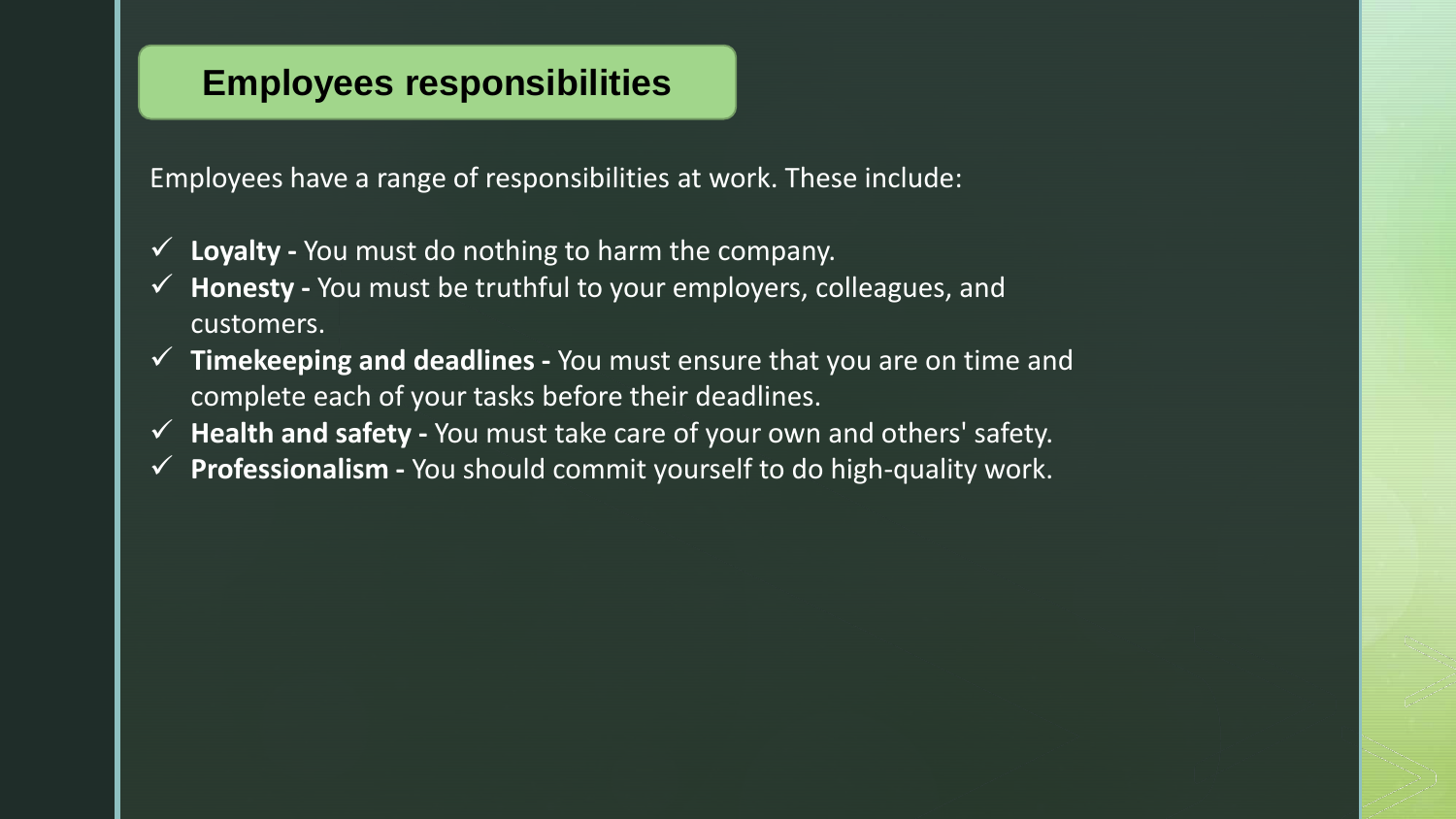#### **What happens if I don't meet my responsibilities?**

You may face disciplinary action if you fail to meet your responsibilities. That said, employers must recognise that you may be affected by problems outside of work. You may be offered counselling as part of the **disciplinary process**. The steps of disciplinary action include:

| <b>Action</b>    | <b>What it means</b>                                                                           |
|------------------|------------------------------------------------------------------------------------------------|
| Verbal warnings  | Your employer will talk to you about what is going wrong                                       |
| Written warnings | These are formal documents that explain what you are<br>doing wrong and how you can correct it |
| Retraining       | You may be asked to re-learn your job                                                          |
| <b>Dismissal</b> | Your contract of employment is ended by your employer                                          |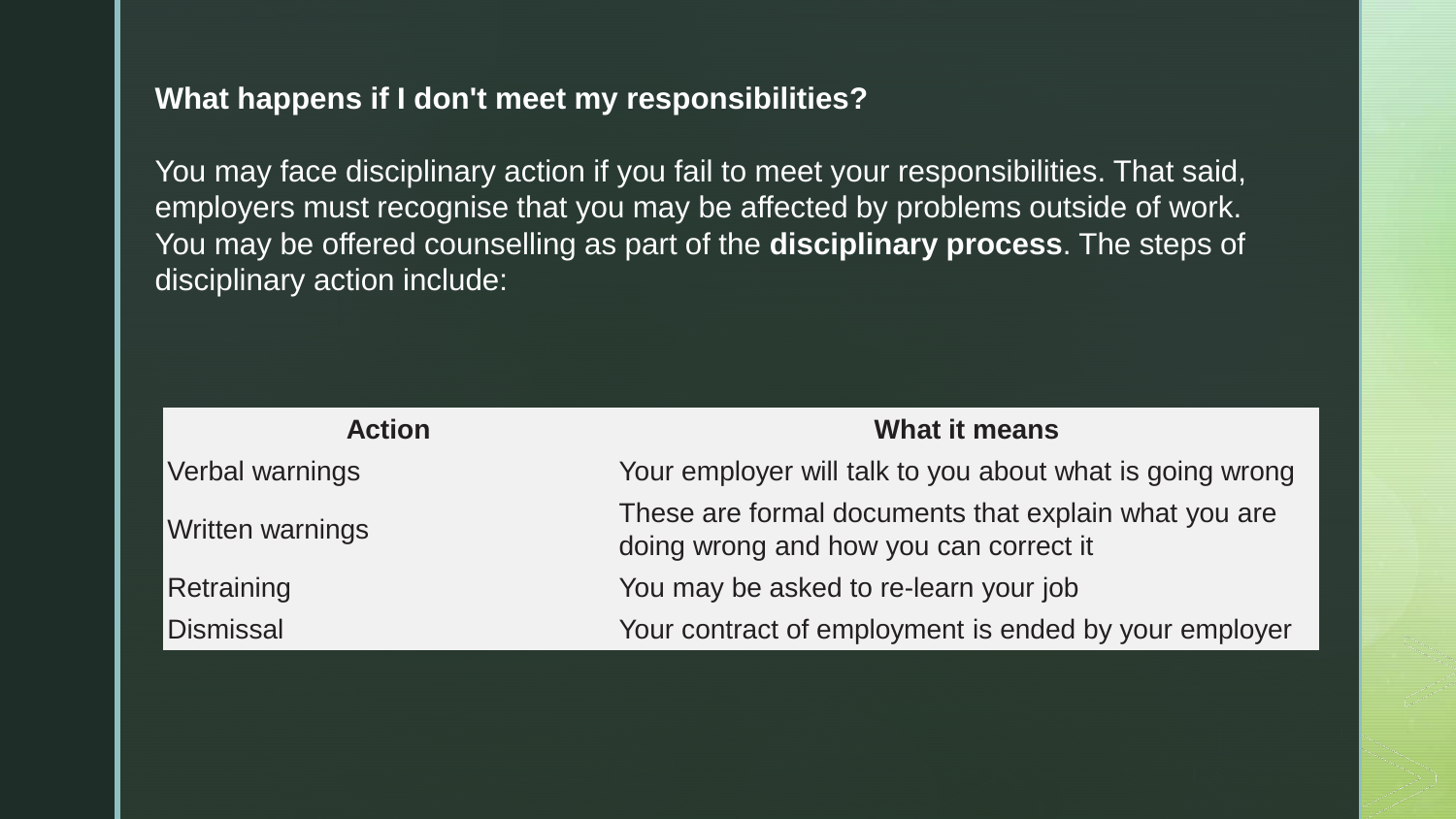# **Rewards for good performance**

We are more likely to meet our responsibilities if we are rewarded for doing well. Rewards in the workplace come in a variety of forms:

| <b>Reward</b>            | <b>What it means</b>                                                                                                                                                                                                                                                                                               |
|--------------------------|--------------------------------------------------------------------------------------------------------------------------------------------------------------------------------------------------------------------------------------------------------------------------------------------------------------------|
| Commission               | Many employers offer an additional payment based on the percentage of the money you bring into the<br>business in sales. This is on top of your regular pay.                                                                                                                                                       |
| <b>Bonuses</b>           | Many businesses offer bonuses for good performance each year. This is common in situations where<br>sales are not a routine part of the job.                                                                                                                                                                       |
| <b>Profit-sharing</b>    | Some businesses sell shares to their employees at a discounted rate to give them some ownership of<br>the company. When the business does well, the shares rise in value and the employee makes more<br>money.                                                                                                     |
| Promotion                | Workers who perform well are valuable. Employers who recognise your worth may offer you the<br>opportunity to lead others, and receive more pay as well.                                                                                                                                                           |
| Non-financial incentives | It's not all about money. Many employers celebrate their workers with awards, such as "employee of<br>the month", or recognise them in company newsletters. They may offer you the prestige of more<br>responsibility, or enter you into industry awards where your work can be recognised by a large<br>audience. |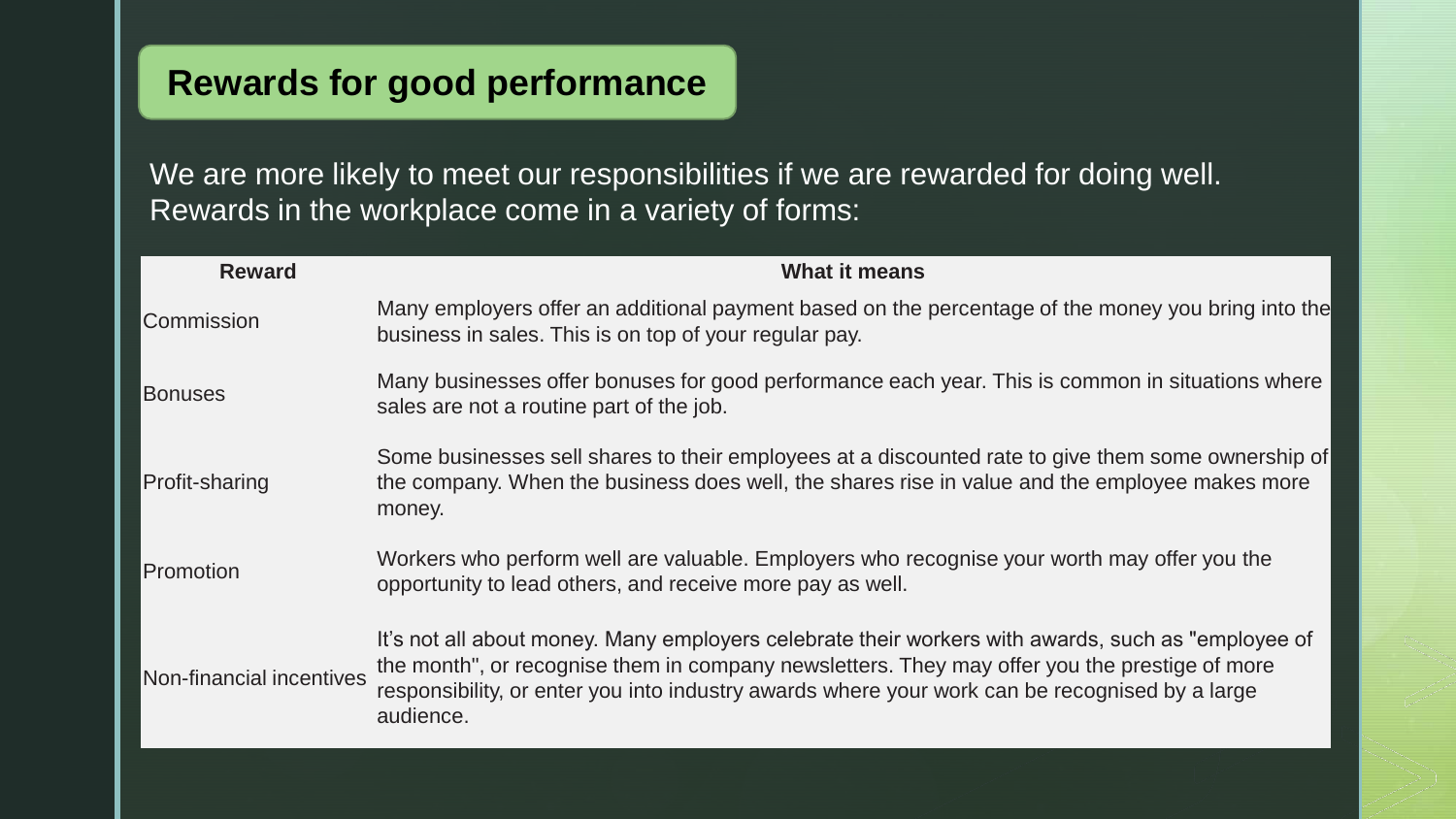## **Work related stress**

Causes and consequences in the workplace. Employees may:

- $\checkmark$  Not be able to cope with the demands of their job;
- $\checkmark$  Feel that they are unable to have a say about the way they do their work;
- $\checkmark$  Receive inadequate information and support from their colleagues and superiors;
- $\checkmark$  Be subjected to unacceptable behaviours, such as bullying;
- $\checkmark$  Not understand their role;
- $\checkmark$  Feel disoriented by organisational change.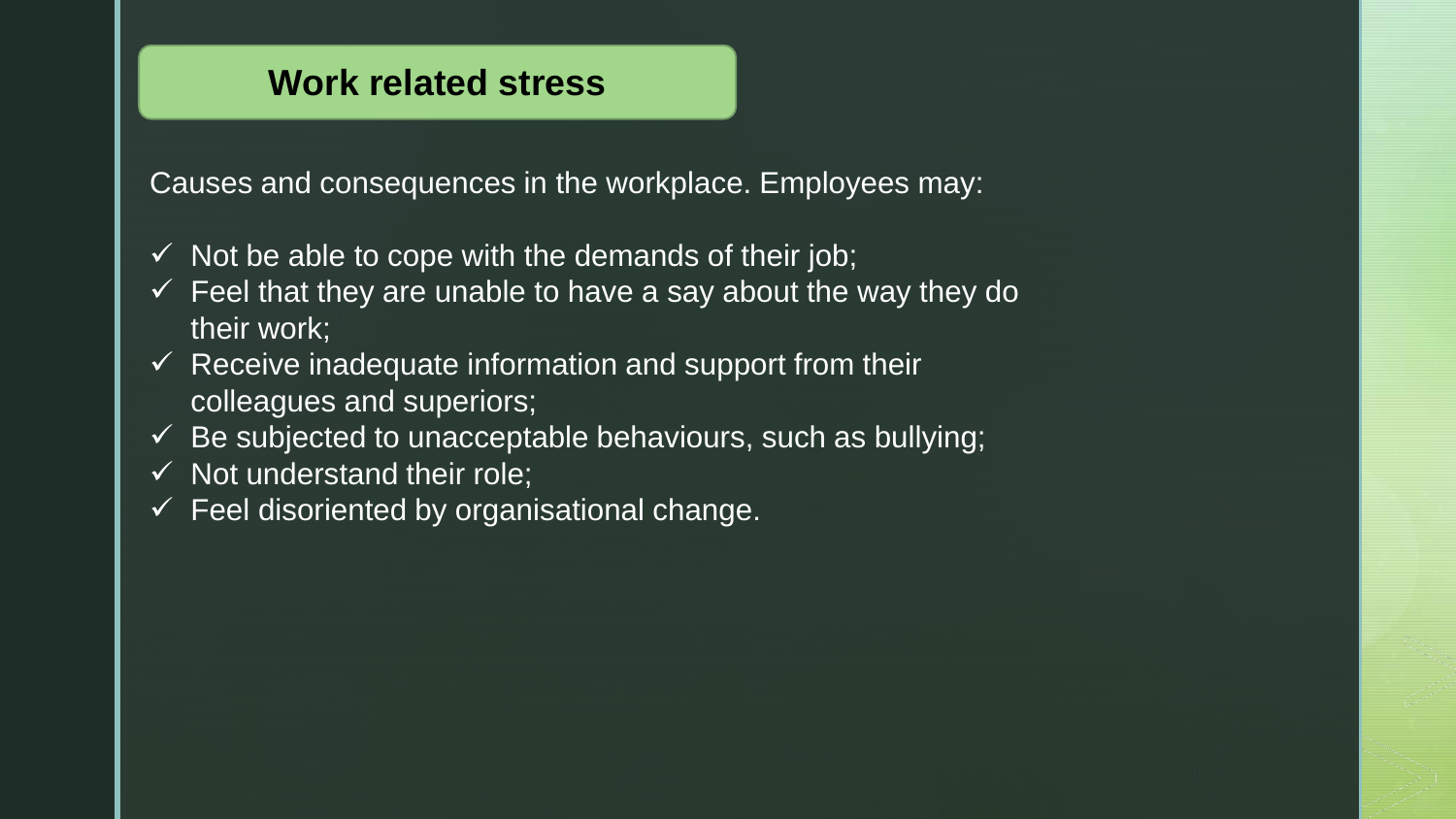## **Work related stress**

#### **Dealing with work related stress**

There are many ways to cope with stress:

- $\checkmark$  Speak to your employer about making adjustments;
- $\checkmark$  Plan your workload to allow more time to complete tasks;
- $\checkmark$  Seek advice from an outside agency;
- $\checkmark$  Speak to a counsellor about ways to reduce stress;
- $\checkmark$  Seek medical advice from a GP;
- $\checkmark$  Take sick leave to help you recover from stress.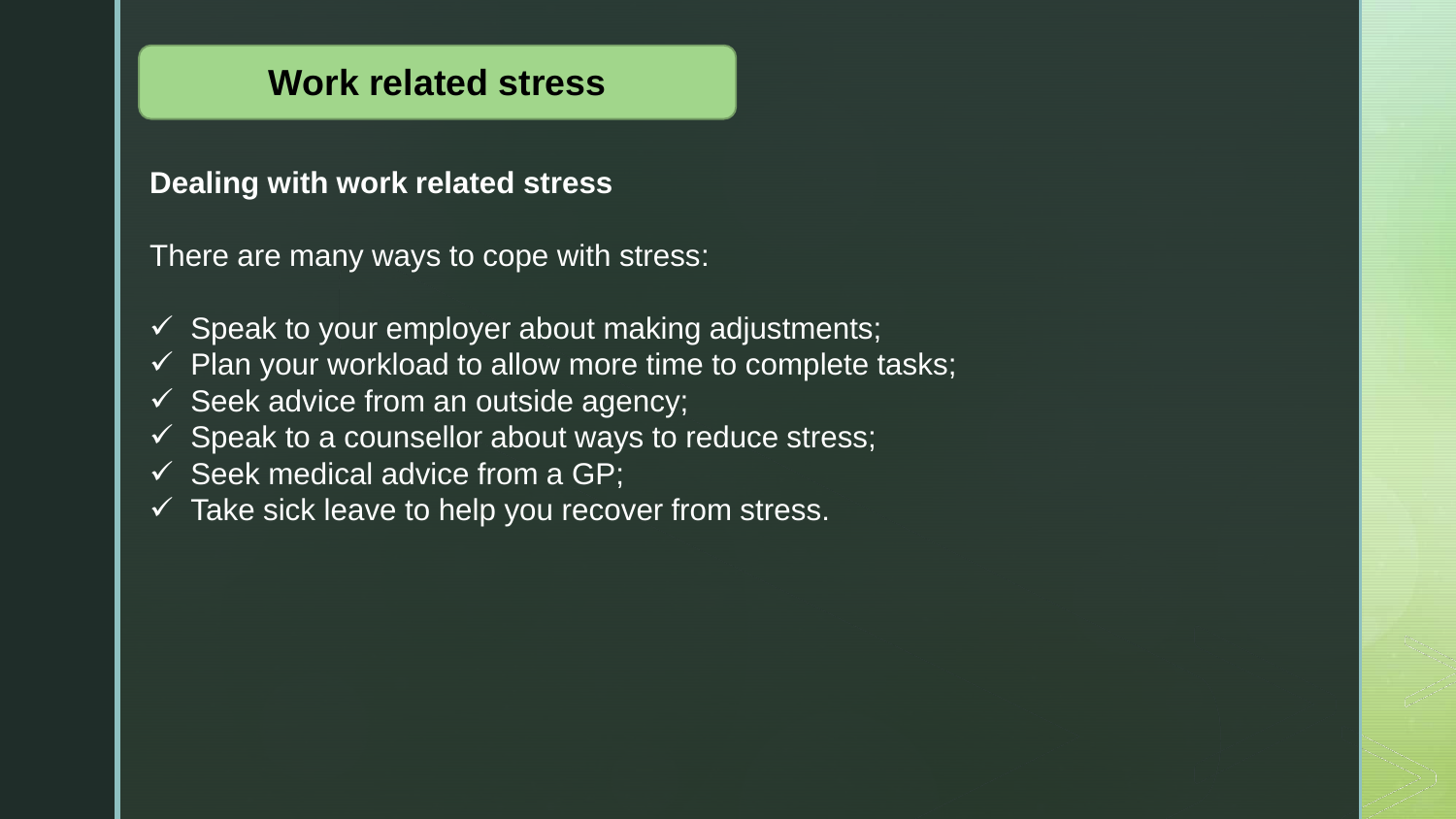#### **Laws that ensure equality in the workplace**

Some of the most important laws in the workplace are:

- ✓ **Equality Act 2010 -** This law protects people from discrimination in the workplace and wider society.
- ✓ **Disability Discrimination Act 1995 -** This law makes it unlawful to discriminate against people because of their disabilities in relation to employment, the provision of goods and services, education and transport.
- ✓ **Disability Discrimination Order 2006 -** This is an order of the Northern Ireland Assembly that amends the Disability Discrimination Act 1995 to bring it into line with conditions in Northern Ireland.
- ✓ **Race Relations Order 1997 -** This order outlaws discrimination on the grounds of colour, race, nationality and ethnic or national origin.
- ✓ **Northern Ireland Act 1998 -** This act established the institutions of government in Northern Ireland. Section 75 of the Act outlaws discrimination on the grounds of race, nationality, sex, sexuality, age, religion, political opinion, or disability.
- ✓ **Fair Employment Act 1976 -** This established the Fair Employment Agency for Northern Ireland, tasked with promoting equality of opportunity in Northern Ireland.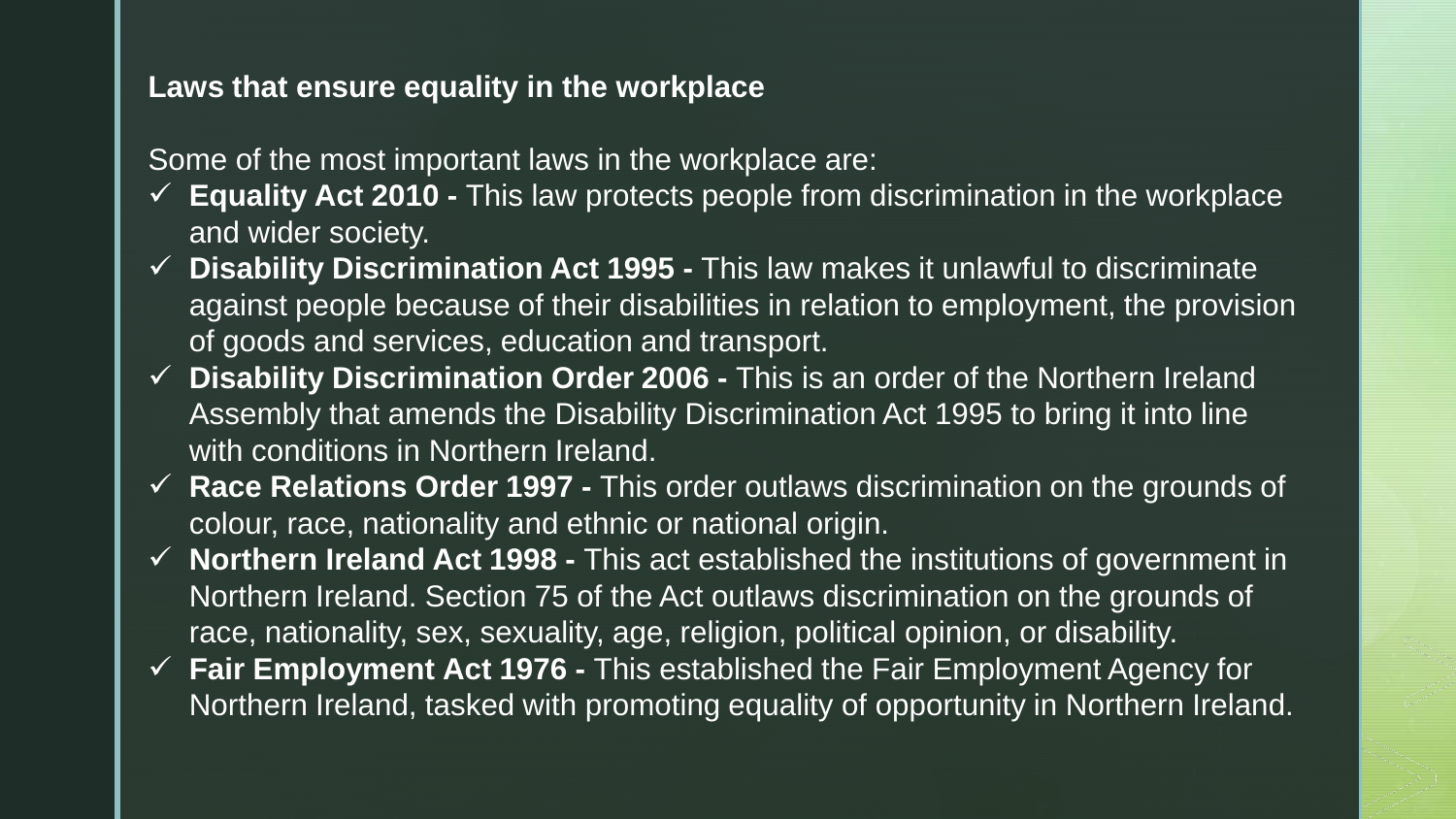## **Trade unions**

Trade unions represent workers' interests, protect employees' rights, and fight against unfair changes in the balance between employee and employer's rights and responsibilities.

You can choose to become a member of a trade union. Each union charges a monthly membership fee.

When things go wrong in the workplace, trade unions talk to employers on the employees' behalf. Trade unions may suggest industrial action if the problem cannot be fixed in these talks.

# SHOULD YOU<br>JOIN A UNION?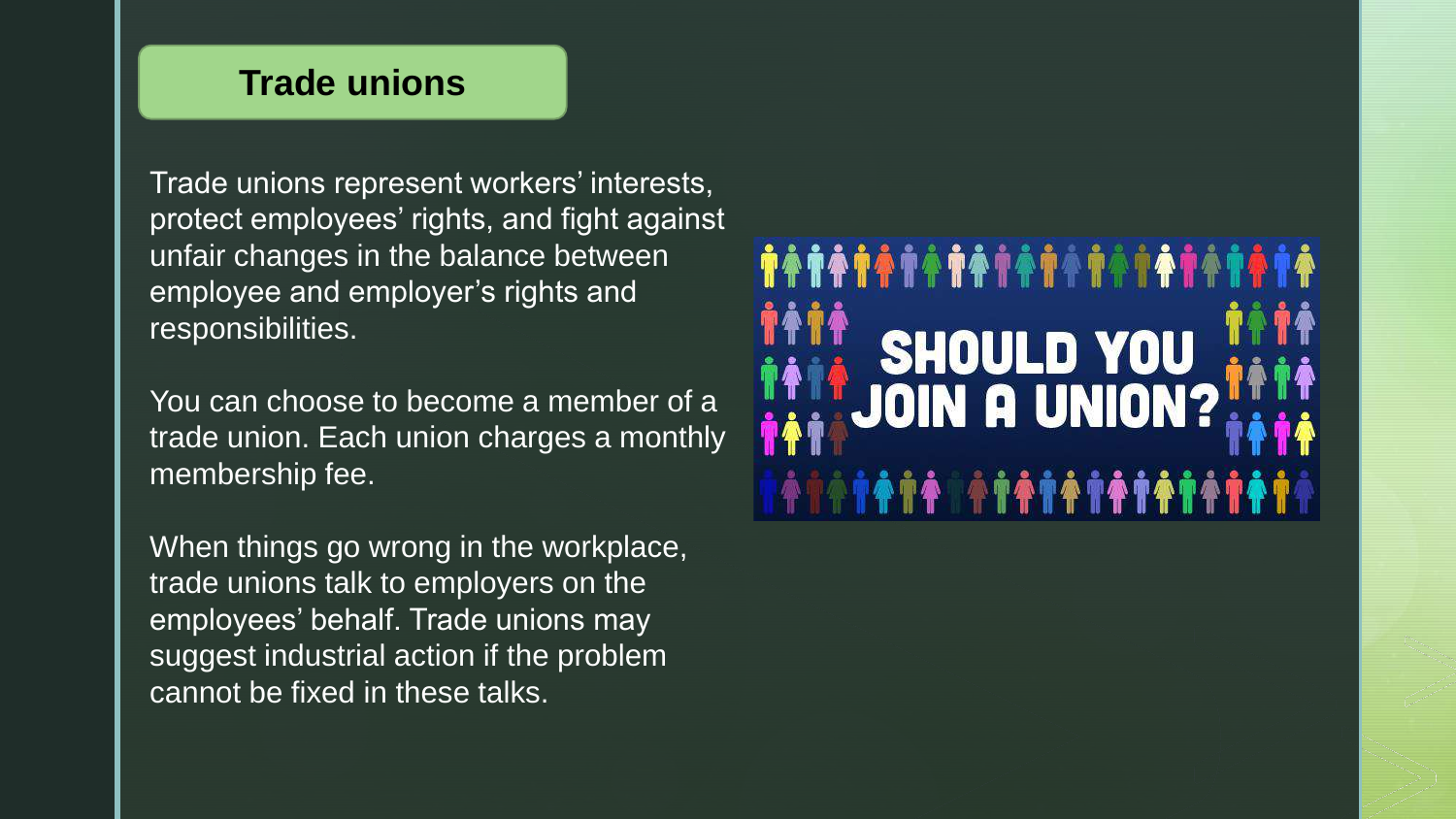#### **Advantages and disadvantages of trade union membership**

#### **Advantages**

- $\checkmark$  Trade unions aim to protect workers. As a member, you can seek advice and support from trade union representatives or from the local trade union office.
- $\checkmark$  They are experienced in negotiating with employers, and have a good knowledge of workplace laws. They can also offer you legal protection.

#### **Disadvantages**

- $\checkmark$  Trade unions take industrial action based on the votes of their members.
- $\checkmark$  You may disagree with the outcome of a vote, but feel pressured to be involved in the action. If you go on strike you will lose some of your pay, and experience the stress and pressure of having less money.
- $\checkmark$  The company will expect that you catch up on your work when you come back after a strike.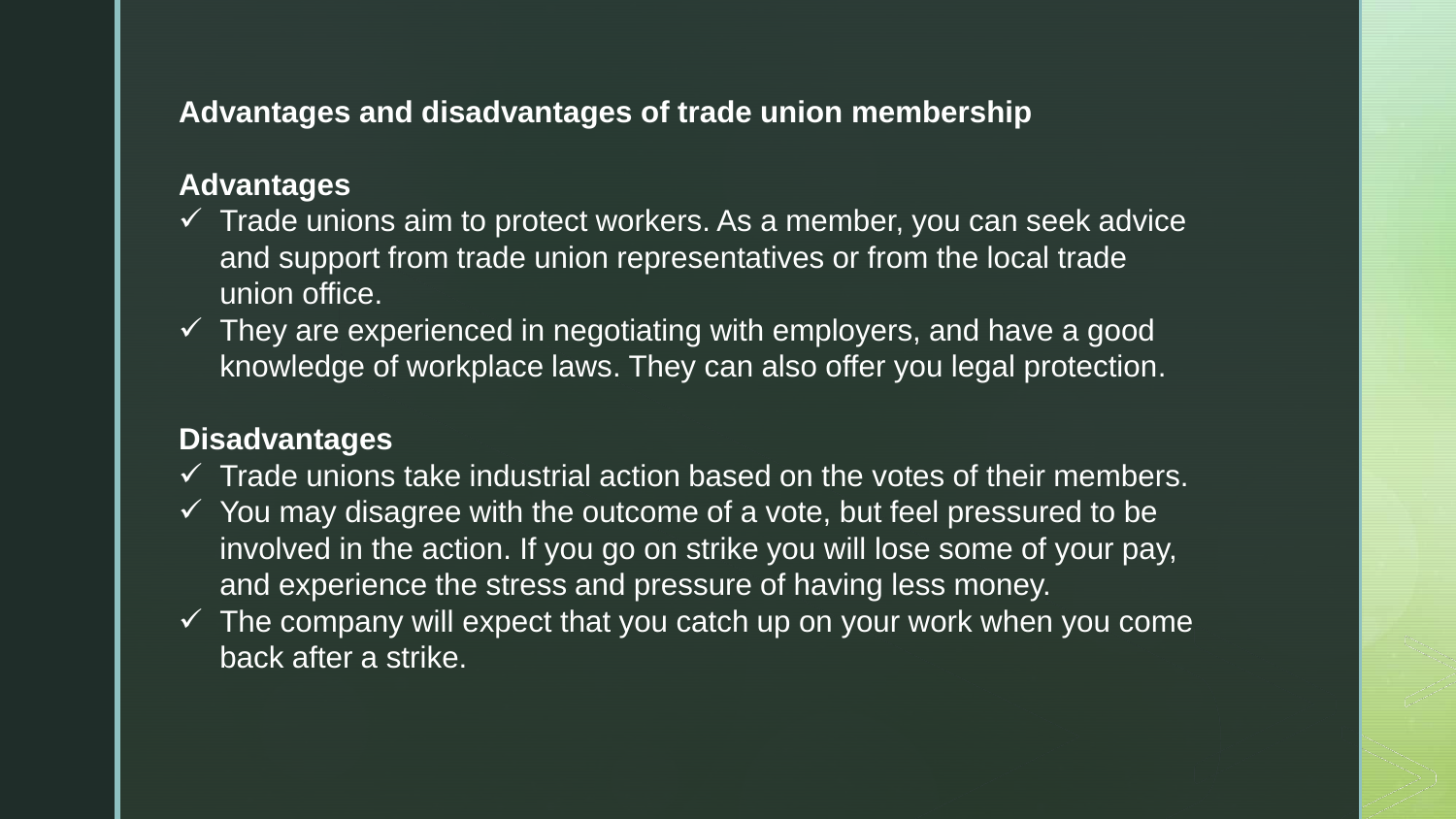Industrial action comes in different forms, some more severe than others.

'Go slow' - This is when workers slow down the speed of their work. This causes orders to be filled late, customers to become angry, and the employer to lose money.

Working to rule - This is when employees only carry out the tasks that are outlined in their contract. So many jobs must be done in a company that the contract cannot cover them all. A 'working to rule' action may cause disturbance to the smooth running of the company and affect profits.

Short strike - A strike is when workers refuse to work. A short strike lasts less than a day.

All-out strike - An all-out strike is a serious industrial action, and is used as a last resort when an employer will not make the changes that their employees most want to see. Workers on an all-out strike form a 'picket line' outside their place of work. This is a protest that draws attention to the workers' problems with their employer. Strikes damage employers' profits, future orders and reputations.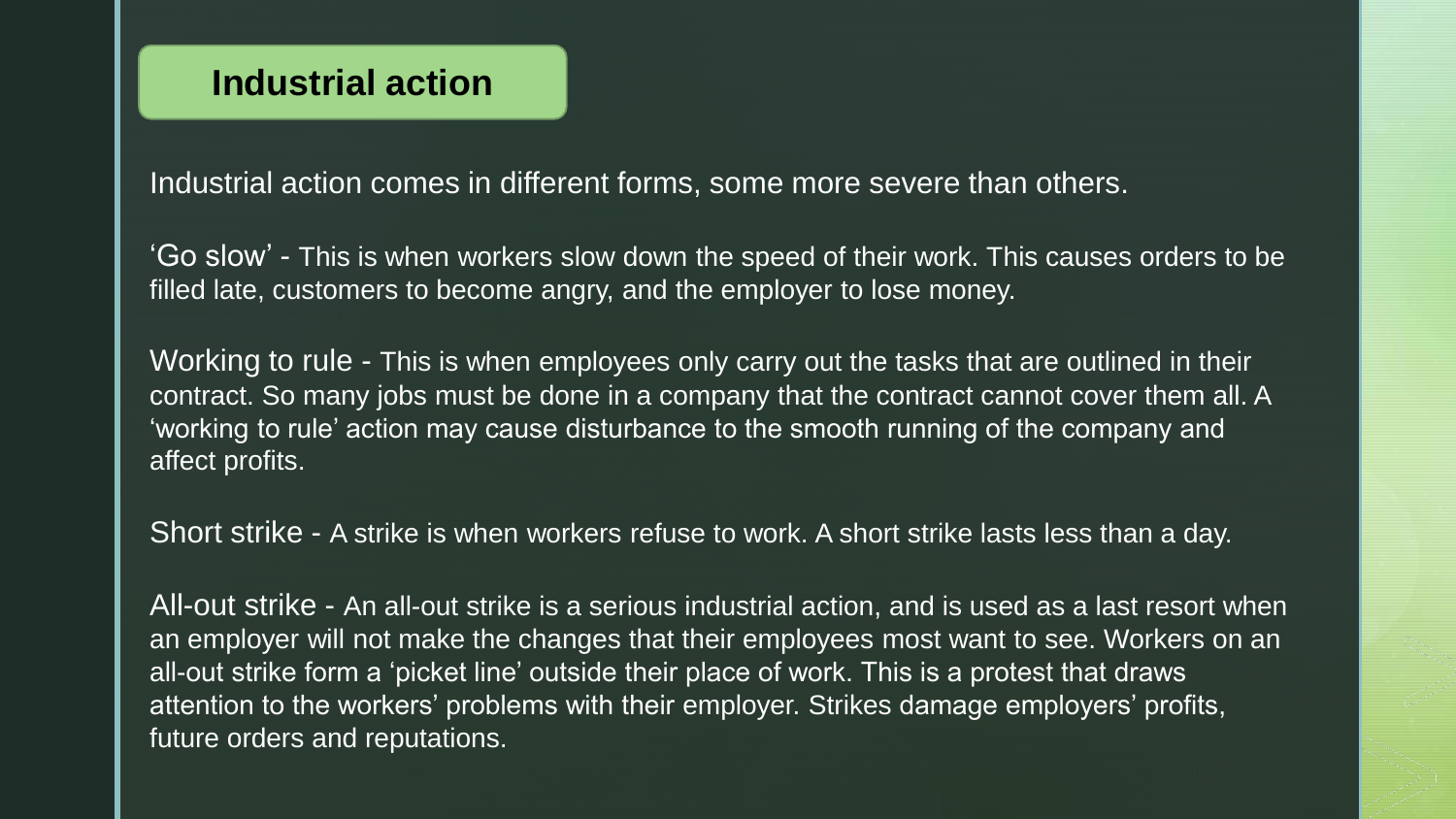# **Industrial action**

#### **Conditions during a strike**

The decision to go on strike is not an easy one to make. Employees and their trade unions have to consider the costs.

Employees do not get paid during a strike.

This can have a serious impact on their families, causing stress and financial problems.

Striking workers are not entitled to government benefits during a strike. The trade union may use some of the membership fees to give them a small amount of money.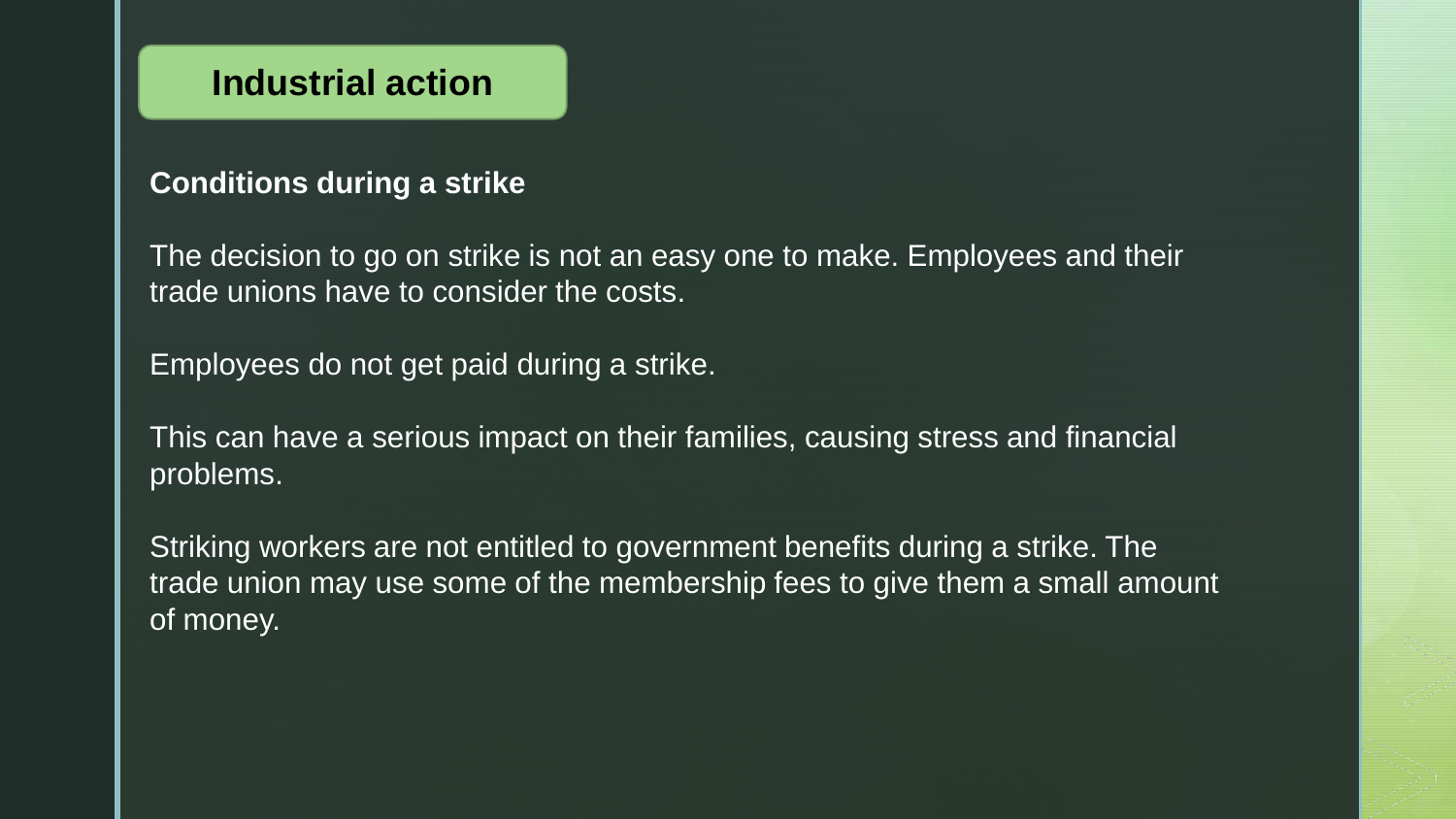Watch the following recap video before you complete the test on the next slide